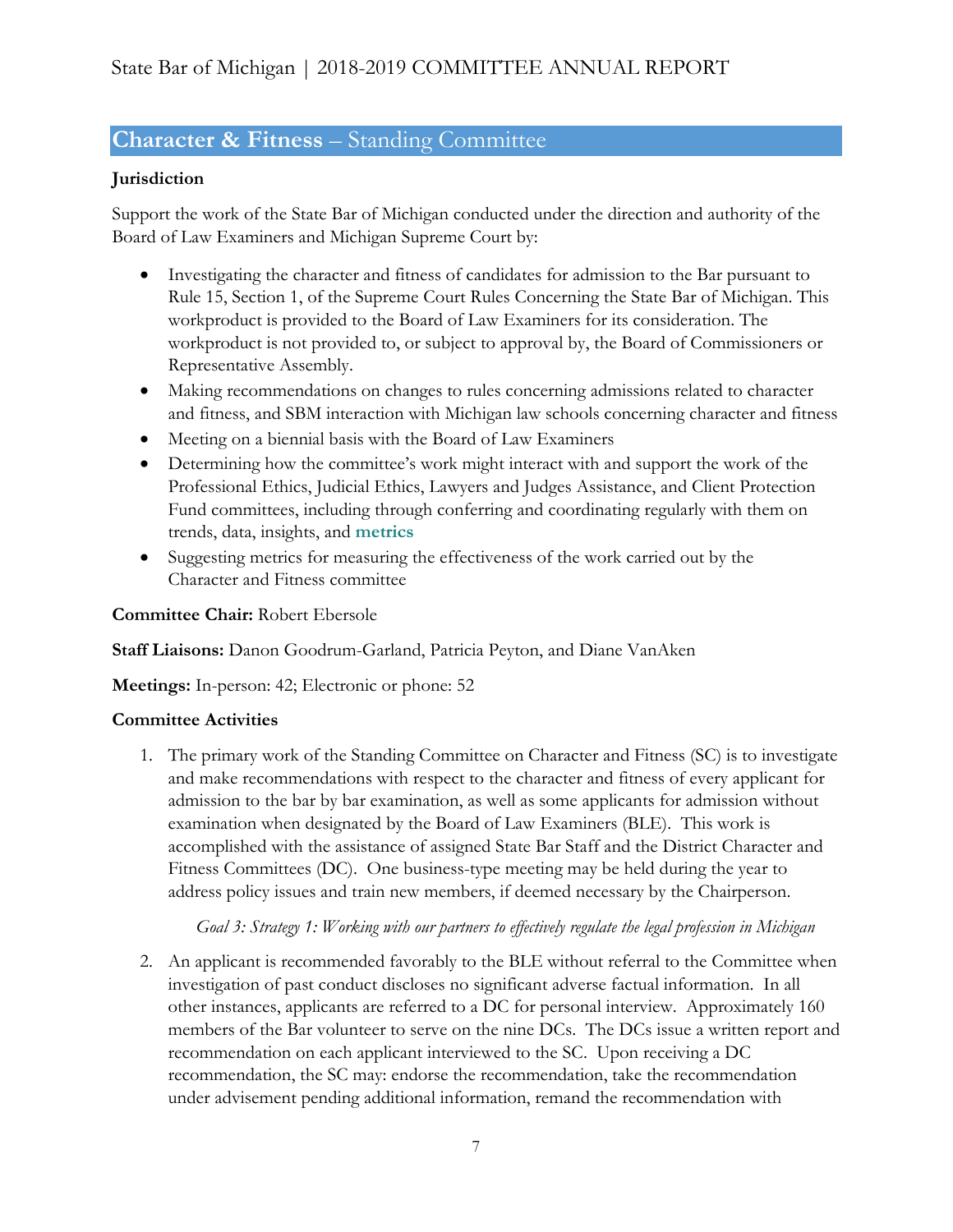instructions for further proceedings, or reject the recommendation and conduct a hearing de novo. All recommendations are ultimately transmitted to the BLE for final action. The District Committees conducted interviews for 36 applicants between April 1, 2018 and March 31, 2019. To date, 4 files have been referred for DC interviews for the February 2019 exam cycle. It is expected that up to 41 additional files may be referred prior to August 1, 2019, based on the information received to date.

*Goal 3: Strategy 1: Working with our partners to effectively regulate the legal profession in Michigan*

3. New member training for District Committee members was conducted on March 27, 2019, by members of the Standing Committee and SBM staff, and was attended by 19 new members. New DC Chair training was also conducted on March 27, 2019, and attended by 3 new chairpersons.

*Goal 3: Strategy 1: Working with our partners to effectively regulate the legal profession in Michigan*

4. From April 1, 2018 - March 31, 2019, the Standing Committee conducted 42 formal hearings before making recommendations to the BLE. Additionally, 21 applicant matters are currently on the hearing docket, and scheduled or expected to be conducted during the remainder of the fiscal year. Five hearings before the BLE were also conducted during this time frame, which required the presence of a member of the Committee acting as assigned State Bar Counsel, as well as a member of the Character and Fitness Department Staff. Additionally, 3 applicant matters are currently on the BLE hearing docket, and scheduled to be conducted during the remainder of the fiscal year.

*Goal 3: Strategy 1: Working with our partners to effectively regulate the legal profession in Michigan*

5. New member training for Standing Committee members was conducted on November 7, 2018, by members of the SC and SBM staff, and was attended by 5 new members.

*Goal 3: Strategy 1: Working with our partners to effectively regulate the legal profession in Michigan*

#### **Future Committee Activities**

State Bar and Board of Law Examiners staff have been involved in automation to the Admissions process for the last several years, using a three phase plan. Phase 1 was implemented with the February 2018 exam that enabled completed applications and payments to be submitted directly to the State Bar's website, fully transitioning away from using the National Conference of Bar Examiners' server that previously hosted the application. Phase 2 is in progress and involves the development of an Applicant/SBM C&F Department/BLE Staff communication portal and database. These enhancements will further improve efficiencies in communication regarding an application. The portal will be accessible to applicants at their convenience and will allow them to check on the status of their application, including to confirm documents received and outstanding, and update their contact information without emailing or letter. Through the portal system, BLE Staff will be able to see the status of applicants in the C&F process (such as recommended for approval, closed for non-cooperation, referred to district committee, etc.) to improve communication efficiencies. The portal will also allow applicants and third parties to upload